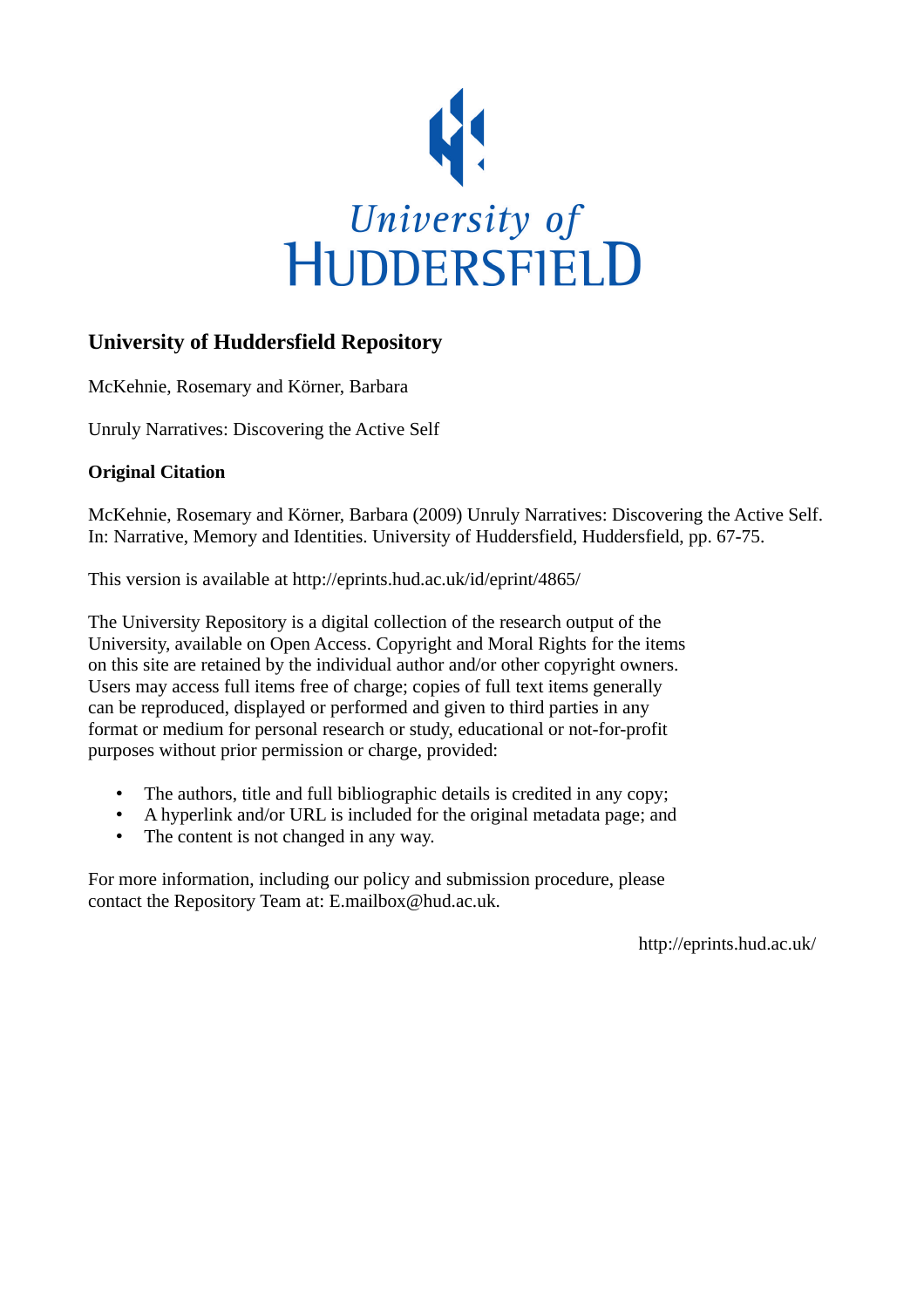# 7 Unruly Narratives: Discovering the Active Self

ROSEMARY MCKECHNIE AND BARBARA KÖRNER

significance of being active over time, through periods of activism over the lifecourse and transitions between campaigning issues and styles. In this paper, we will discuss the findings from research which explores the biographical experience of adults who have been involved in activism<sup>[1](#page-10-0)</sup> across their lifetime. The age range of those involved extended from early twenties to late seventies. The material is drawn from nineteen in-depth interviews that illuminate how disparate experiences of activism over time acquire continuity and coherence within a reflective narrative which builds and communicates a mature self-identity. Sociological research on social movement activism has followed a trajectory which echoes the wider shifts in the discipline. Early research on social movements tended to focus on the evaluation of the 'effectiveness' of particular campaigns (for example, McCarthy and Zald, 1977). More recently, research has followed theoretical interests in the cultural struggle for meaning and the social relations and identities which have emerged from activism (see Melucci, 1989; 1996; Touraine, 1995). While this has instigated research that focuses on social innovation and social networks, research still tends to be based on specific campaigning moments and social constellations. Key aspects of theoretical models of contemporary activism – that activism is about critical reflection and social identity, and that the 'effects' of movements are not limited to specific campaigns but create radical actors and ideas that ripple out into society, what Melucci (1996) terms latency – are still relatively under-examined. The aim of this project is to contribute to such critical examination, and to throw light on the shifting subjective

#### **Unruly Narrative 1: Just Start at the Beginning**

The narratives which developed within these interviews were chronologically and thematically 'unruly' in that they tended to move back and forward in time and make untidy links between life-events. At the beginning of the interview we asked participants to create a timeline which mapped their activism plus important personal events on one side and important world events on the other. It might be expected that this would impose a chronological forward movement on narratives but this was not always the case. Instead, it perhaps illustrated

67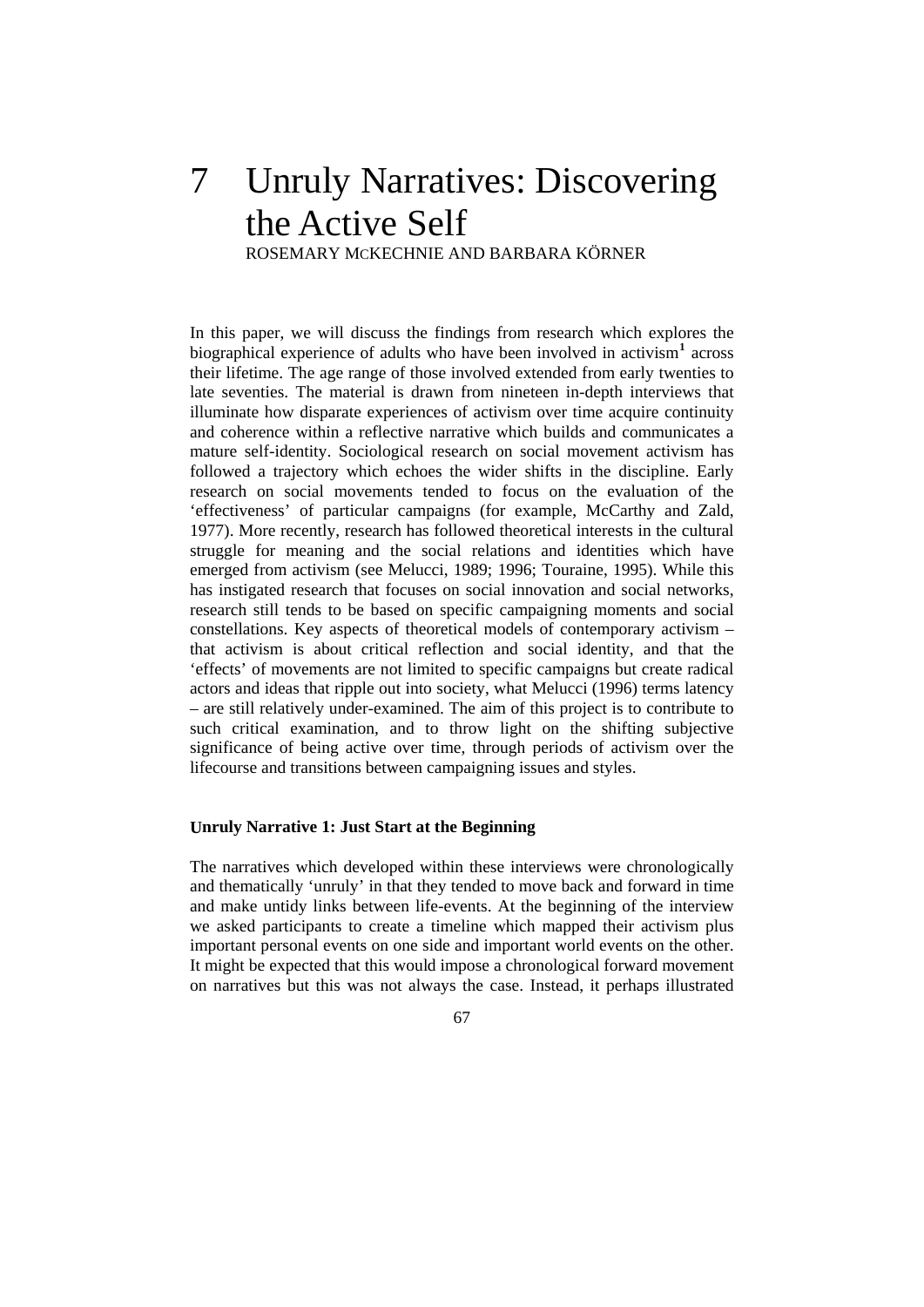critical, sometimes sad but worked hard to disinter the motivating forces that nimated their past. a how autobiographical narratives are difficult undertakings. The interviews were hard work for respondents while we had to say little and listen with concentration. Collins points out that engagement implies a willingness on the part of the interviewer to understand the interviewee's response to a question or prompt in the wider context of the interview(s) as a whole. The interviewee might develop a narrative thread almost regardless of the [disparate] questions put to them. Such 'meta-narratives' may or may not relate to the research agenda and provides the interviewee with a ready means of countering and undermining the unequal relations of power which are said to typify all interviews (1998, 1.6). The narratives which developed in these interviews were very idiosyncratic, full of twists, turns, and musing. There is a gulf between the passive sounding experience of 'being interviewed', responding to questions, and creating an account of the self over time. Burnett (2003) reports the parallel between 'being researched' and the expectations of disclosure nurtured in today's confessional media culture. However, 'disclosing' experience, or airing opinion, is very different from communicating a sense of the active self, particularly if we are talking about a self motivated to step outside expectation and move against the grain of the surrounding society. The biographical frame required the narration not just of an 'acting' self (I did this), but the reasoning, questioning, changing self (why did I do this?) whose understanding of the need for action and outlooks on the world evolved over time. This interior self, appeared to be more difficult to uncover and more difficult to put into words. In many ways most of those interviewed seemed to be pleased to revisit younger selves; they were often amused, sometimes

*\_\_\_\_\_\_\_\_\_\_\_\_\_\_\_\_\_\_\_\_\_\_\_\_\_\_\_\_\_\_\_\_\_\_\_\_\_\_\_\_\_\_\_\_\_\_\_\_\_\_\_\_\_\_\_\_\_\_\_\_\_\_\_\_\_\_\_\_\_* 

#### **Unruly Narrative 2: Reflecting on Previous Selves**

The chronological creativity that emerged was often because of the impossibility of moving through life on all fronts. So while it was possible to move forward from a to b to c for a time, eventually something important would have been missed in the narrative and the respondent would nip back to pick up a theme which now became important in order to make sense of their actions. However, the need for information, the lack of sense was not necessarily clear to the interviewer, only self-knowledge made the narration inadequate. More serious diversions were made back to the past from time to time, as respondents 'delved back' to pick up a motif moment that could explain their actions. More specifically these moments of reflection seemed to be 'trying out' an explanation that would make sense of action. In this way, rather than building a chronological picture of different selves at different times, the narrative builds layers of over-lapping meaning which creates depth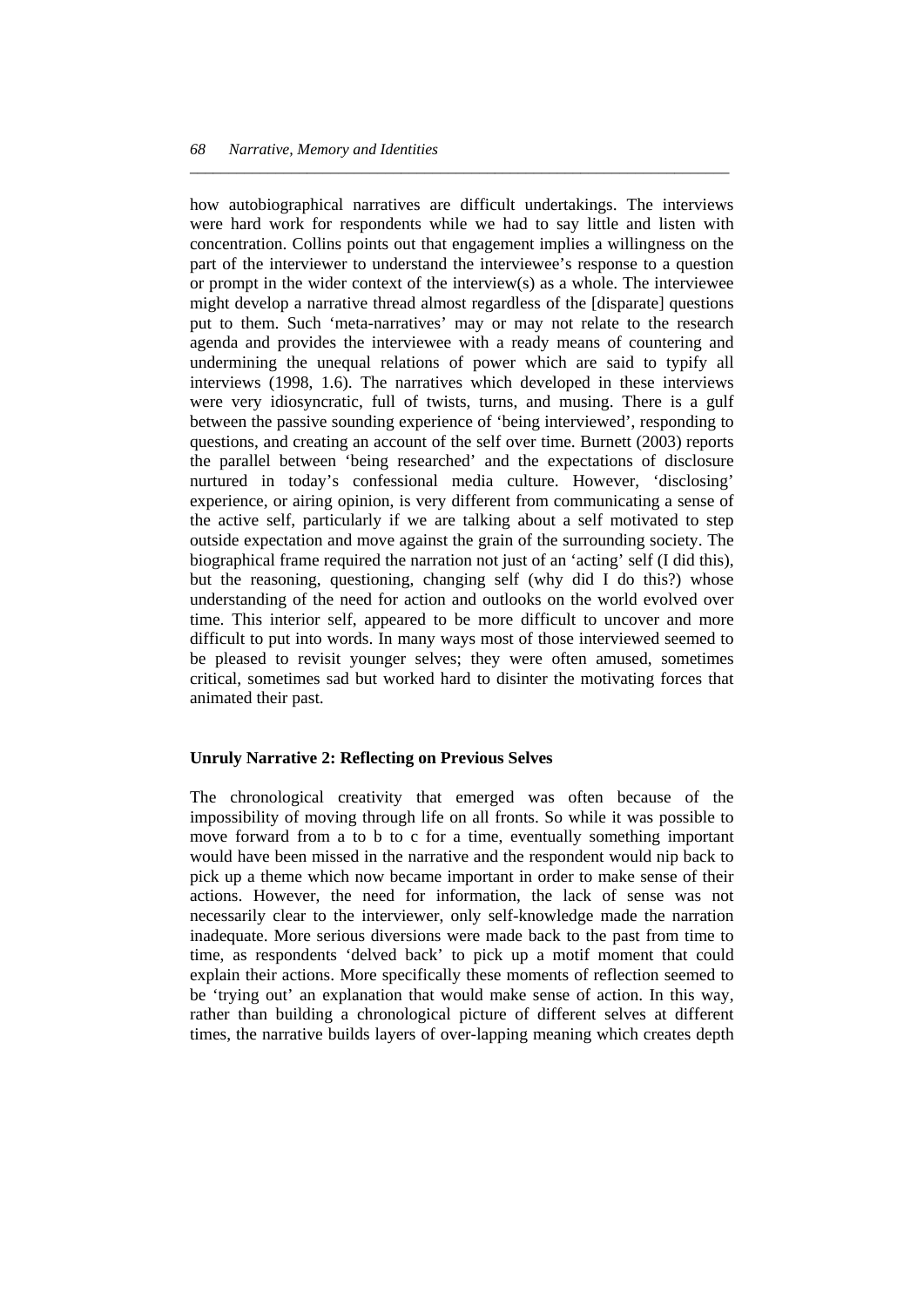subject's own theories about their actions, their private narratives show intense engagement, and depth of critical-thinking. through using memories which establish core of continuity that is the self. We should not ignore the conceptual work which was necessary to rescue into language lost moments which had often never been shared before. The

*\_\_\_\_\_\_\_\_\_\_\_\_\_\_\_\_\_\_\_\_\_\_\_\_\_\_\_\_\_\_\_\_\_\_\_\_\_\_\_\_\_\_\_\_\_\_\_\_\_\_\_\_\_\_\_\_\_\_\_\_\_\_\_\_\_\_\_\_\_\_* 

#### **eginnings or Awakening B**

adolescent in a violent home, discussed the role this played in projecting her into activism. It was interesting that unprompted, when asked about their earliest experiences of activism most of our respondents recalled moments from early adolescence of critical reflection on the world. The form these accounts of 'beginnings' took was interesting in its lack of structure. Peneff (1990) discusses 'mythical frameworks' such as 'the self made man', which enable individuals to fix and work on their own life stories in relation to the social context they are part of. While our interviewees certainly did not reject 'activist' as a relevant category for their own experience, there clearly were no pre-existing frameworks against which to set their own beginnings as activists. It is interesting that despite very varied ages of first participation in organized activism, most began their description of their activist selves in their adolescence. Research on the motivation of activists has posited a number of influences from class, educational and professional contexts (Bagguely, 1992) to political socialisation within the family (Chatterjee, 1999). Only a few of those interviewed reported a straightforward influence from their family context, and, in fact, for several respondents, it was their reaction against the family context which mattered. These descriptions convey very strong emotional responses to the external world, yet a response that was strongly individual, deeply internal, not shared with others. Many of these reflections were deeply emotional, for example, this interviewee recalling the anger that she felt as an

me that ... it was directed into feminist activity and challenging the notion that ... I can remember my blood boiling, you know and I think that had something to do with not wanting to be like him … and … I think that it is important in this angry feeling kind of drives you to do things, … and one of the things it meant for girls couldn't do various things and it made me do things I didn't want to do.

(N)

initial forays that translated their intellectual and emotional awakening into action were recounted with humour as in the following extract: The development of critical understanding in adolescence and passionate idealism, for most interviewees preceded their debut in activism. Often the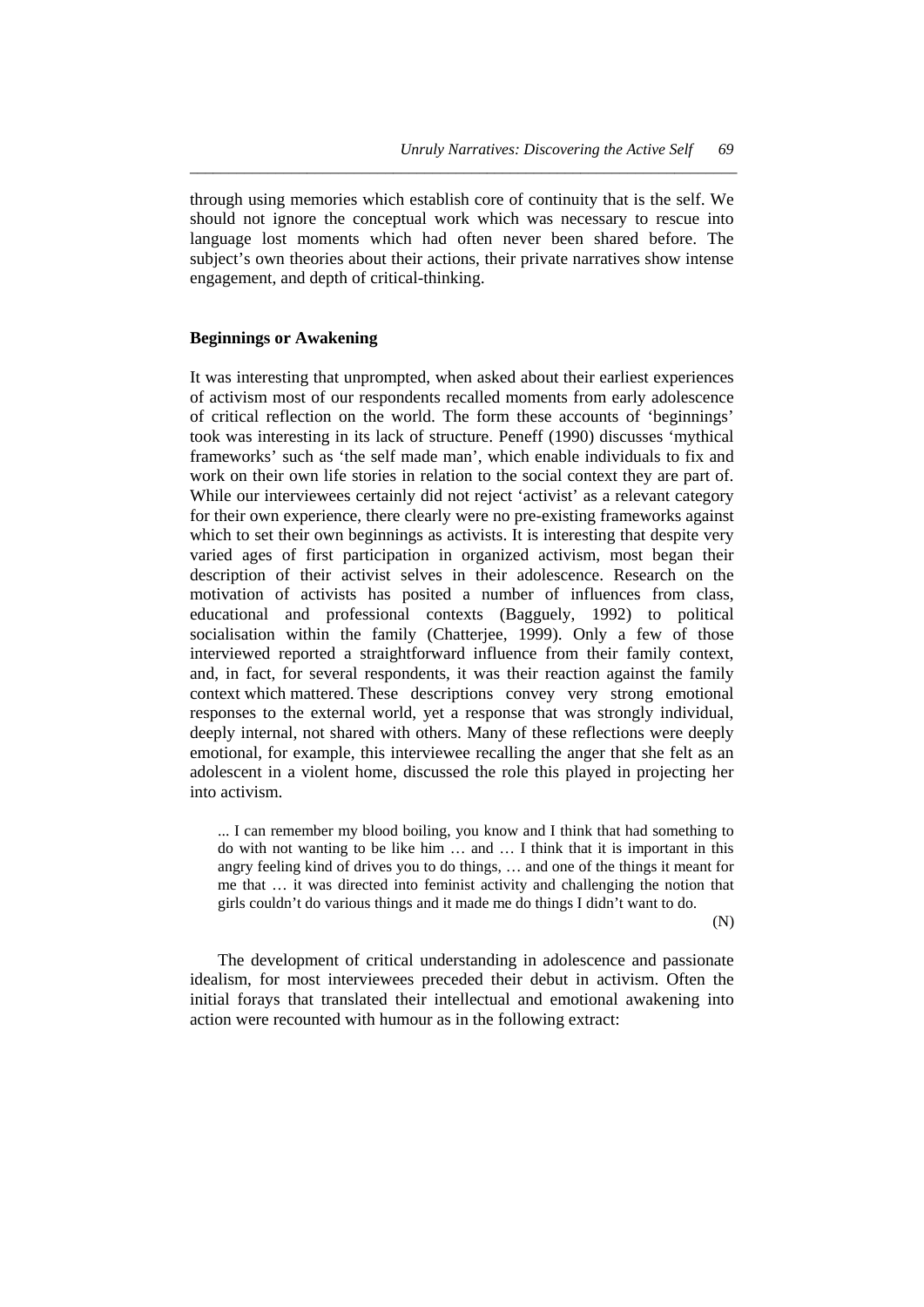…. My parents were passive … so I don't know why I started becoming politically active ... when was it … I must have been about 14 or 15 … and I set up this thing called the 'world citizen society' at school, and I got very excited by the concept of world citizenship but I couldn't … emm … in the end it was sort of like a glorified geography society, which is funny because I didn't ever like geography … but it was just simply WHAT TO DO! What to do (laughs) … and then I joined CND and then I decided I was an anarchist … (K)

*\_\_\_\_\_\_\_\_\_\_\_\_\_\_\_\_\_\_\_\_\_\_\_\_\_\_\_\_\_\_\_\_\_\_\_\_\_\_\_\_\_\_\_\_\_\_\_\_\_\_\_\_\_\_\_\_\_\_\_\_\_\_\_\_\_\_\_\_\_* 

 The memories that were uncovered here, often relate to moments of epiphanies when an image a film and event crystallised and impelled the actor to a wider analysis/understanding of the world and also to some kind of action. The following is a short extracts from much longer passage of musing at this stage, which conveys the disparate even chaotic sense of awakening, rebellion and reflection on a number of fronts:

… well a big political event for me was when I was at school in the sixth form, emm there was a famine in Ethiopia, it was pretty dreadful and it was one of many that had happened and at the time I was reading emmm … books about third world development and underdevelopment and emmm … I was involved in antiapartheid, I think I had a growing awareness of my gay sexuality although it wasn't expressed. I felt different from other kids at school always. I always saw myself as an outsider I always felt that I was an outsider … And during the famine there was a lot of stuff going on in the school to raise money and I read this book about what causes famine and why do people die from starvation in poor countries and part of the thesis of the book was that we live a very inefficient lifestyle in the way that we produce food and … so … the upshot of that was that it decided me that I would stop eating meat just because meat production is very inefficient compared to grain production. So I became vegetarian … (P)

 The return to childhood or early adult memories uncovered forces which had shaped the core self, which provoked a spark of recognition every time that aspect of the self surfaced in the narrative again. These descriptions remained as touchstones throughout the interview, they were returned to in several ways. The intense narrative labour involved required participants to work in a sophisticated way with memory and emotion. The narratives that emerge are at the same time discontinuous, littered with discarded identities, yet profoundly continuous as well. The self that launched into activism, is the same self that withdrew from movements and later embarked on new forms of activism. The following quote is from a man in his sixties who moved from left-wing and union activism towards environmental and anti-globalisation groups in middleage:

Right I think when I joined the International socialists and the SWP, this sort of middle-class people being in charge of me had come up again because ehh … … though the IS and the SWP said they were for the workers … most of them were quite middle-class … and I had become aware quite early on that … laughs … one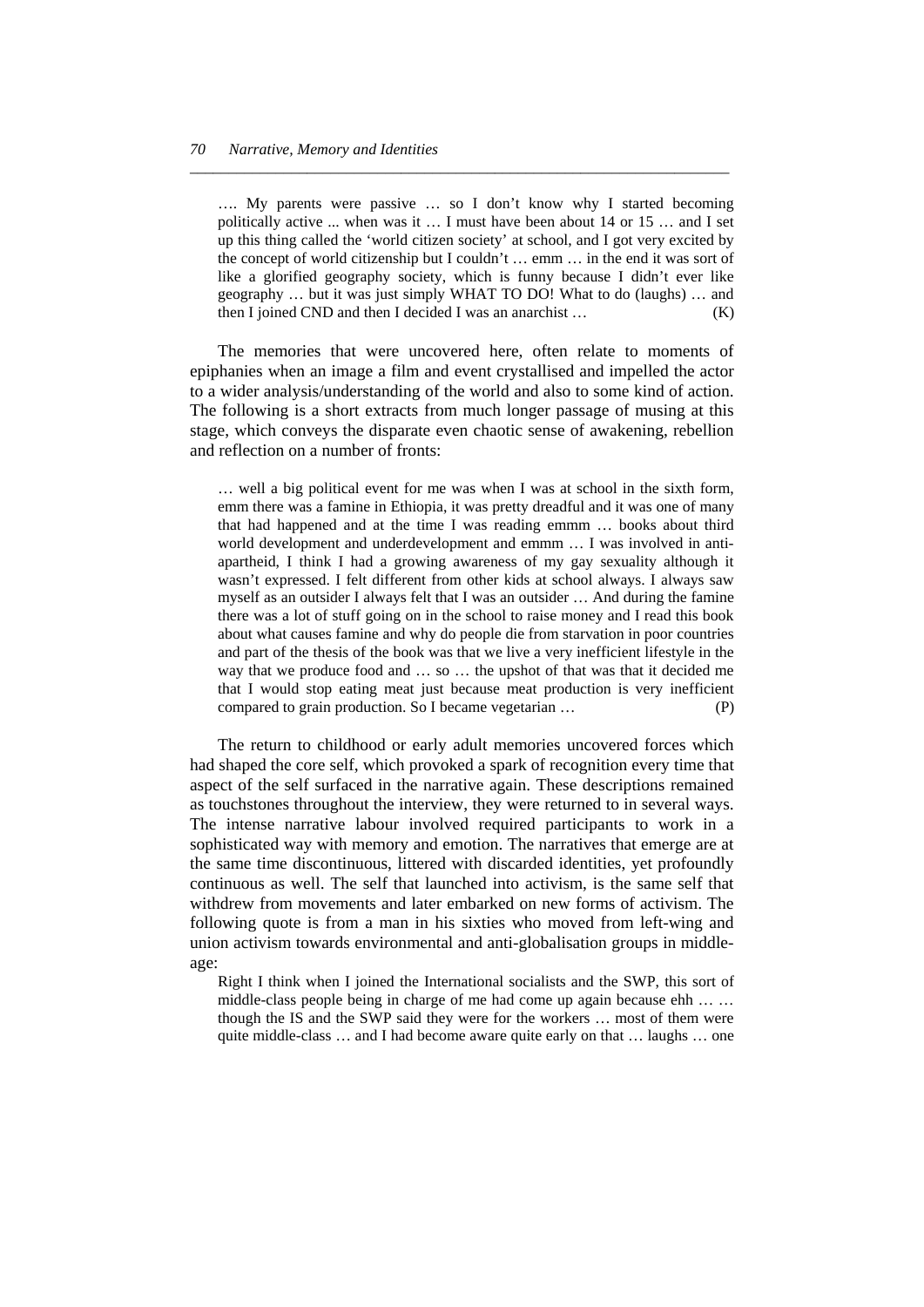of the reasons they had difficulty recruiting workers was because of their attitude towards them, they still had the … what do you call it … I call it patterns, the middle-class patterns of talking down to people … emm so that was quite important. I thought that … I think that I sussed that quite early on but I didn't actually move on it for quite a long time … (R)

*\_\_\_\_\_\_\_\_\_\_\_\_\_\_\_\_\_\_\_\_\_\_\_\_\_\_\_\_\_\_\_\_\_\_\_\_\_\_\_\_\_\_\_\_\_\_\_\_\_\_\_\_\_\_\_\_\_\_\_\_\_\_\_\_\_\_\_\_\_\_* 

 What looks like disengagement from a movement is in fact continuity within a life, as the active self reflects and makes decisions, just as critical of the movements they are part of, as of the world they hope to change.

#### **Transitions and Endings**

Our interest in researching activist life stories was partly in the question, were there collective kind of 'endings'? And did it really end there, or did the activist motivations and values transform into something else, other forms of active engagement with the world? And endings sometimes of course are more gradual, less deliberate – where periods of more heightened activity give way to other priorities.

 Interviewees 'make sense' of endings and transitions in various ways. The following extract describes a distressing time following the end of marriage and stopping involvement with peace campaigns – due to having to work and provide for children. The experience was more than simply lack of time or too many commitments, it was a kind of profound 'burn out'.

… it was very PAINFUL because it was, it almost you know felt as though so, why did I/ what was all that about? You know when actually I am not doing it now, I OUGHT to be doing it now. You know because I did BELIEVE in it, it wasn't as though it was something … but then it was inappropriate because it wasn't right for ME … work still needed to be done. Umm but I understood it more in a sense of it being you know like a RELAY – race or what I mean this isn't a race, but the fact that you know you actually RUN with something and you pass on – something to somebody else and then you/ you hope that others will/ because I was aware that I'd picked up things from meeting other people who I assumed weren't as involved as I then became. So, that was/ I kind of made sense of it that way, but I also had a sense that maybe I was just copping out. Umm and I struggled with that. I have struggled with that for the last 16 years. (H)

 The same person discovered a little later through the narrative process of the interview that she had in fact channelled her activist motivations into new kinds of political engagement, such as ecologically-sound living initiatives which were more integrated into her personal and professional life – "*I haven't really stopped, have I?*" This same recognition that 'activism' itself had come to mean something different through time and experience can be traced in the account of another interviewee who described herself as having been troubled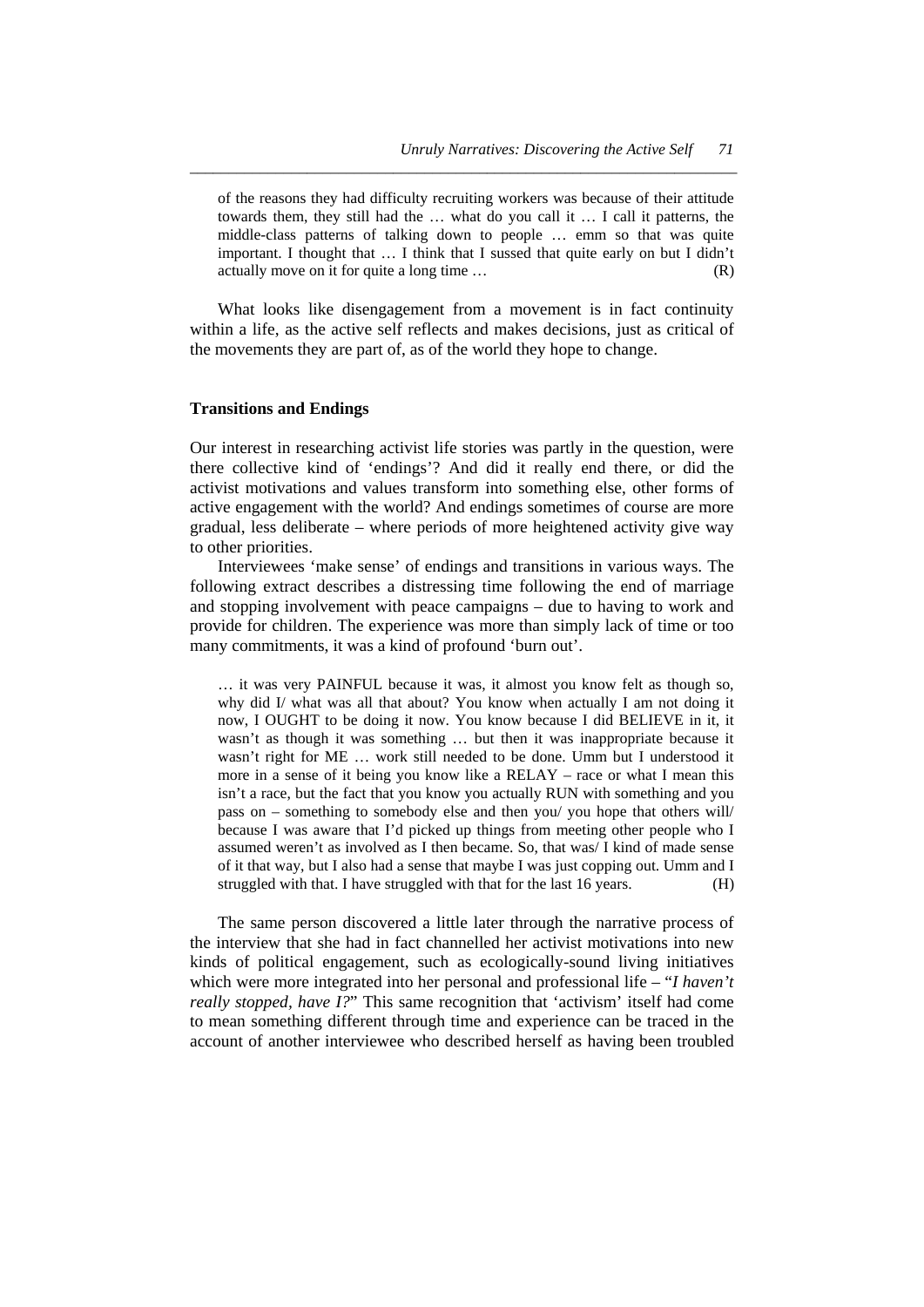by seeing herself more on the margins of visible social movements for much of her life. In the course of the interview she reflexively reformulated activism, so that she could be 'counted'. She now claims a clear activist contribution that is integrated with her professional life.

*\_\_\_\_\_\_\_\_\_\_\_\_\_\_\_\_\_\_\_\_\_\_\_\_\_\_\_\_\_\_\_\_\_\_\_\_\_\_\_\_\_\_\_\_\_\_\_\_\_\_\_\_\_\_\_\_\_\_\_\_\_\_\_\_\_\_\_\_\_* 

… I USED to define activism as kind of Greenham Common, peace action, going on demonstrations ... campaigning type stuff. And I always felt a kind of SHAME that I didn't do it. Um and now at the ripe old age of 56, my definition of activism is whatever goes against the grain. So, it is DOING things that actually SEEK to change the status quo … So, it's anything that's subversive to existing structures.(D)

 Many research participants discussed increasing loss of certainty about issues which seemed straightforward when they were young.

… so partly I haven't got the energy for it and I do need to protect myself, but I also think some of the ways I did it were probably not the most useful, so, and I don't know how I always FEEL about everything anymore, so it's harder if I'm so UNSURE. (C)

 While this made being active more complex, it also allowed this interviewee to develop a more subtle and mature engagement with others that they valued very much. The boundaries between the movement and outsiders which had seemed important in the past were less important in the present.

I felt very to them, very close to some people and some people became almost enemies though … it was like very clear in those days, you are either for us or against us … I think I was very dogmatic for a long time … And in a way I think … it's better NOW where I'm starting to see other points of view as well … I don't think you CHANGE many people's views if you're too dogmatic, so it's great to have the enthusiasm you know that I had certainly in my 20s and 30s, but … it [activism] means different things at different times, I think, and I can see different ways and let other people do THAT bit now. (C)

 The active selves presented in these interviews were never still, and constantly engaged with issues, such as what was appropriate activism and all the myriad demands of work, relationships and family – yet they were stable. The descriptions that developed managed to convey how the self caught between [swift-] changing historical context and the demands of private and professional lives resolved difficulties, and continued to reflect on the world.

#### **Conclusion**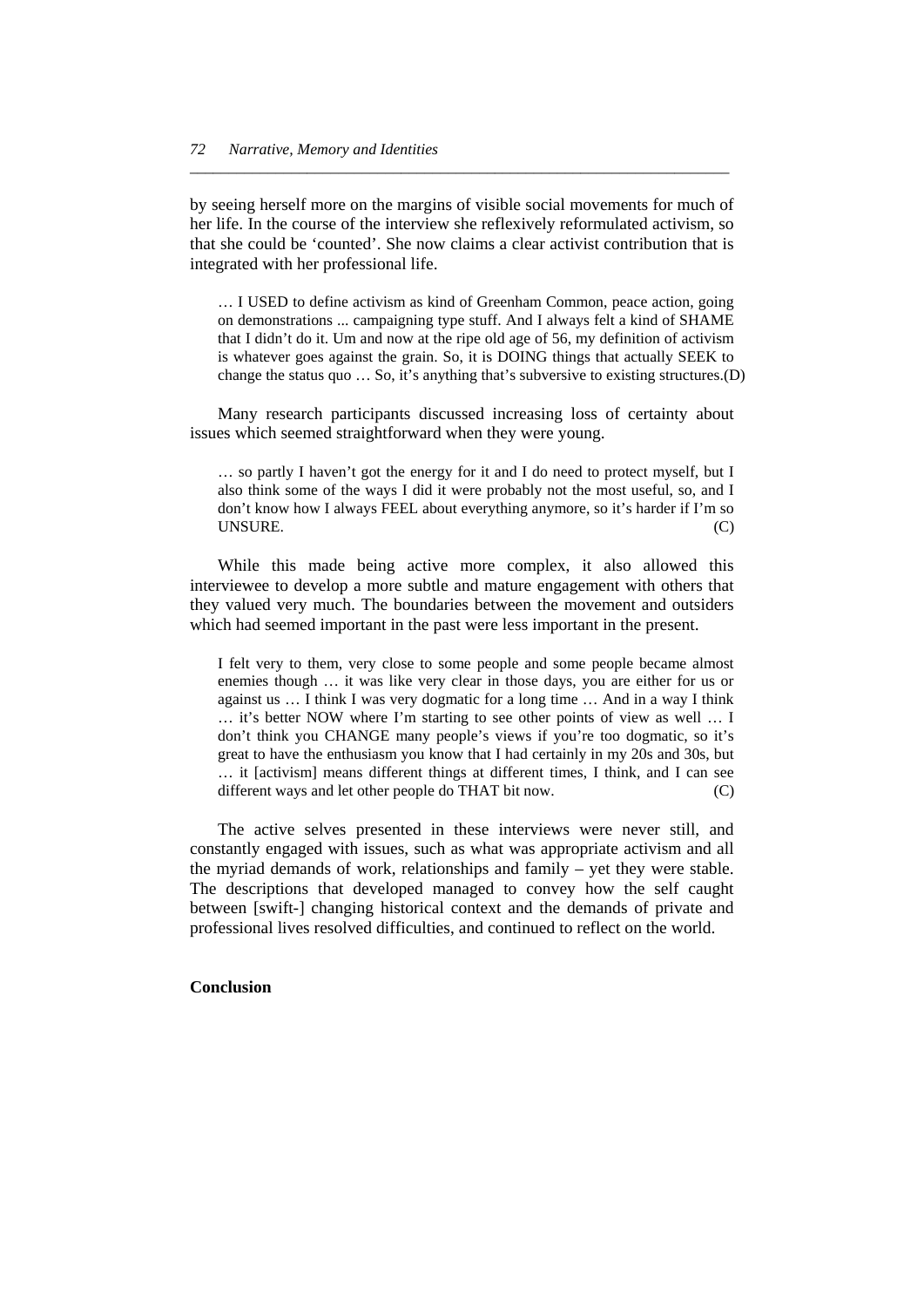As Harding (2006) points out the biographical turn in social science has given rise to reflexive questioning and debate about the status of interview material because '… interviews are occasions for producing subjectivity through personal narratives in the present that work on and interpret the past with an eye on the future' (2006, 8.2). She argues that researchers must remain sensitive to the ways that research aims, language and power relations direct the narratives of self that emerge from the interview collaboration. The areas of interview where the interviewees work hard to move beyond a linear chronological framework, and engage with the meaning of activism itself, provide key insights. The elements of experience/reflection/action these narratives tied together conveyed a very rich sense of how the passions, idealism, anger and empathy of young people are transformed through experience to reflective, mature activism. We are aware of the dangers of analysis that imposes order through dissolution, to create categories that can be reassembled in a linear narrative which fits with the preoccupations of the researcher. The linear narrative implies arrows of causality by disentangling and placing single strands in relation to the point of analysis (the active self). However, though the accounts of questioning, emotional and sometimes uncertain actors, whose domestic and social context plays such a strong part in their memory of why and how they were active, may produce narratives that are difficult to fit into our neat models of new kinds of political engagement, the power of their accounts does demand attention.

*\_\_\_\_\_\_\_\_\_\_\_\_\_\_\_\_\_\_\_\_\_\_\_\_\_\_\_\_\_\_\_\_\_\_\_\_\_\_\_\_\_\_\_\_\_\_\_\_\_\_\_\_\_\_\_\_\_\_\_\_\_\_\_\_\_\_\_\_\_\_* 

 Vaughan points out that much research is designed to exclude this kind of subjective narrative, as if we don't need to explain what agents do (2007, 395). The thinking changing emotional subject, who comes with personal history and dispositions are hard to reconcile with theoretical models. For example Giddens' (1991) very general picture of subjectivity in high modernity, of individualised social actors increasingly set free from old social constraints of community and family, and able to move towards political action on a number of quality of life issues gives little purchase on lived engagement. Touraine argues that rather than reflexivity being a widely available resource, becoming an active 'subject' capable of creatively acting to challenge authority inscribed on structures and institutions and to protect one's own autonomy is a struggle (1995, 243). The subject needs to become aware of, and counter the control exercised by discourses and structures which constrain their life (see King, 2006). To this end what he calls 'deintegration' is necessary if the subject is to develop a 'will to act and to be recognized as an actor' (1995, 207). This requires reflexive analysis of the social world, a distance from the taken for granted roles that otherwise swallow the lives of modern individuals. The accounts of activism that emerge from our interviews show that being active and critical is far from an analytical, unidirectional endeavour that can be pinpointed in time. Their life experiences and relationships provided catalysts for clearer understanding of being active and new experiments in finding ways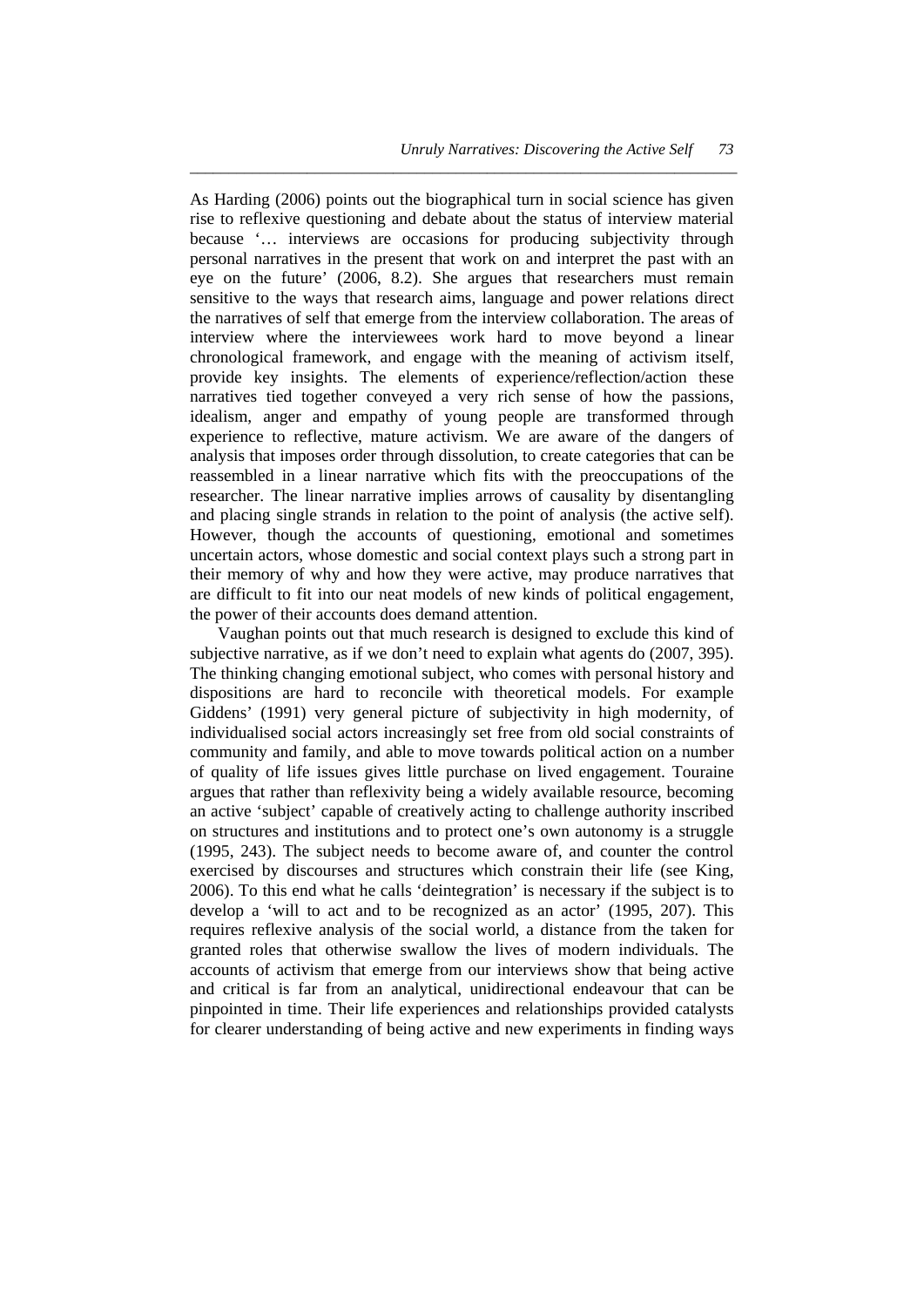of challenging constraint within the movement as well as outside it. The tolerance and flexibility of older activists which has been hard won plays an important role in the generation of new movements. The fiercely individual and intensely reflexive work of the individuals in the study also give us material that can be interrogated through and in turn question theoretical models of action.

*\_\_\_\_\_\_\_\_\_\_\_\_\_\_\_\_\_\_\_\_\_\_\_\_\_\_\_\_\_\_\_\_\_\_\_\_\_\_\_\_\_\_\_\_\_\_\_\_\_\_\_\_\_\_\_\_\_\_\_\_\_\_\_\_\_\_\_\_\_* 

1 Activism is understood broadly here, and not limited to any particular campaigning issues, or type of activism. The participants in this study had been involved in many types of activism over time, including the 1968 student revolts, communism, Socialist campaigns, Trade Union movement, the miner strike, anti-nazi league, anti-racist campaigning and action, antiapartheid movement, peace and anti-nuclear campaigns, CND, women's peace movement (Greenham), feminist campaigns (Reclaim the Street, women's centres, women's refuges, women's discos), lesbian and gay politics, Street Music, Welsh Language campaign, refugee support action, vegetarianism, green politics, consumer boycotts, community politics, Coop movements (housing), anti-Poll tax, Third World First, local transport activism, animal rights, credit union, anti-globalisation.

#### **References**

- Bagguley, P. (1992) 'Social change, the middle-Class and the Emergence of "New Social Movement": a critical analysis', in *The Sociological Review* (40), pp.26-48.
- Burnett, J. (2003) 'Let Me Entertain You: Researching the Thirtysomething generation', in *Sociological Research Online*, Vol.8, No. 4.
- Chatterjee, M.L. (1999) 'Occupation, Biography and New Social Movements, in *The Sociological Review* (47), pp.258-279.
- [Collins](http://www.swetswise.com/FullTextProxy/collins.html), P. (1998) 'Negotiating Selves: Reflections on 'Unstructured' Interviewing', in *Sociological Research Online*, Vol. 3, No. 3, <http://www.socresonline.org.uk/socresonline/3/3/2.html>.
- Giddens, A. (1991) *Modernity and Self Identity*, Cambridge: Polity Press.
- [Harding](http://www.socresonline.org.uk/11/3/harding/harding.html), J. (2006) Questioning the Subject in Biographical Interviewing, in *Sociological Research Online*, Volume 11, Issue 3, <http://www.socresonline.org.uk/11/3/harding.html>.
- King, D. (2006) Activists and Emotional Reflexivity: Towards Touraine's Subject as Social Movement, in *Sociology,* Vol. 40(5).
- McCarthy, J.D. and Zald, M. (1977) 'Resource Mobilization and social Movements: A Partial Theory', in *The American Journal of Sociology*, Vol. 82, pp.1212-41.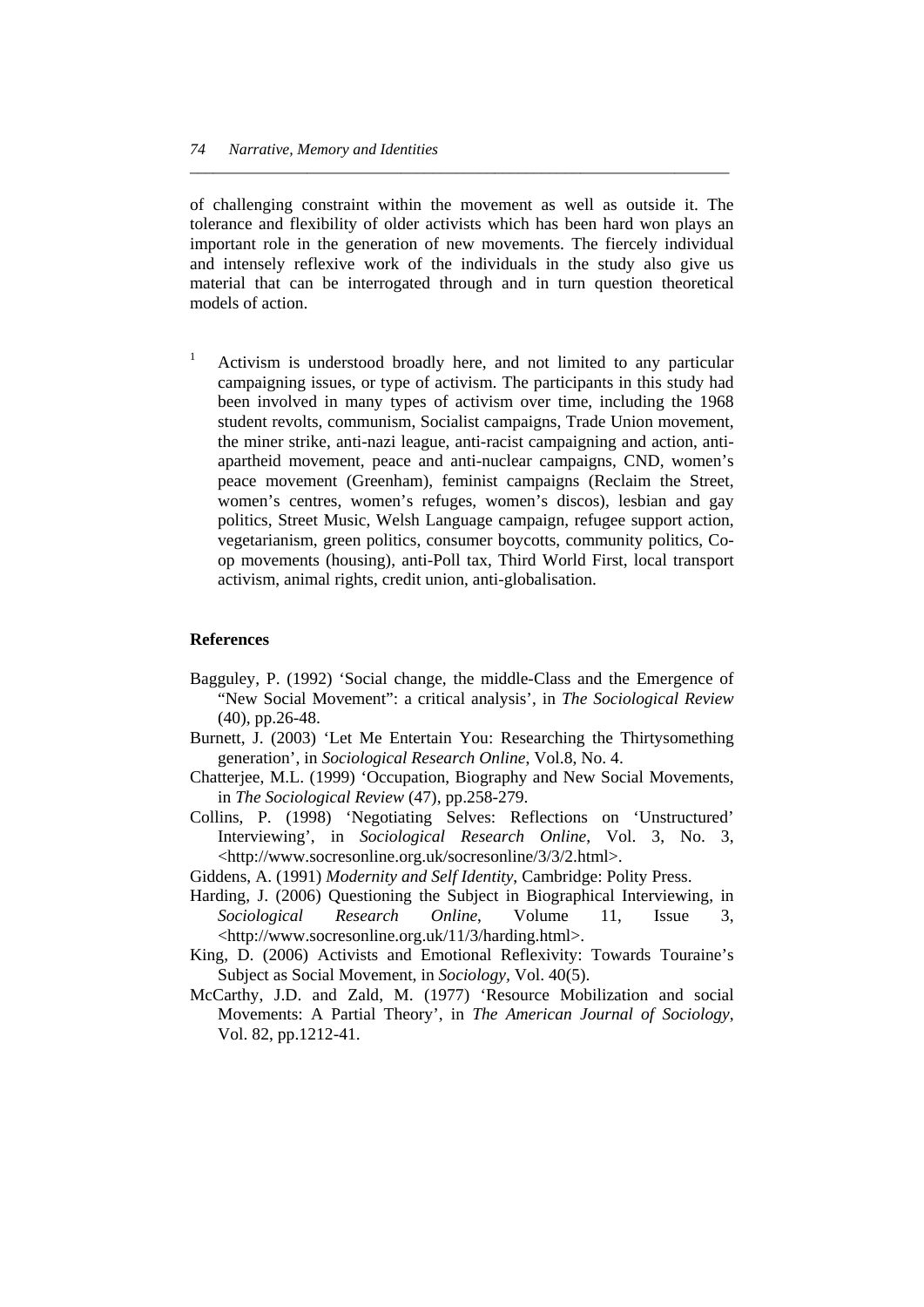Melucci, A. (1989) *Nomads of the Present: Social movements and Individual Needs in Contemporary Society*, Philadelphia: Temple UP.

*\_\_\_\_\_\_\_\_\_\_\_\_\_\_\_\_\_\_\_\_\_\_\_\_\_\_\_\_\_\_\_\_\_\_\_\_\_\_\_\_\_\_\_\_\_\_\_\_\_\_\_\_\_\_\_\_\_\_\_\_\_\_\_\_\_\_\_\_\_\_* 

- Melucci, A. (1996) *Challenging Codes: Collective Action in the Information Age*, Cambridge: Cambridge UP.
- Peneff, J. (1990) 'Myths in Life Stories', in R. Samual and P. Thompson (eds.), *The Myths we Live By*, London: Routledge.

Touraine, A. (1995) Critique of Modernity, Oxford: Blackwell.

Vaughan, B. (2007) 'The Internal Narrative of Desistance', in *Brit. Journal of Criminology*, Vol. 47, pp.390-404.